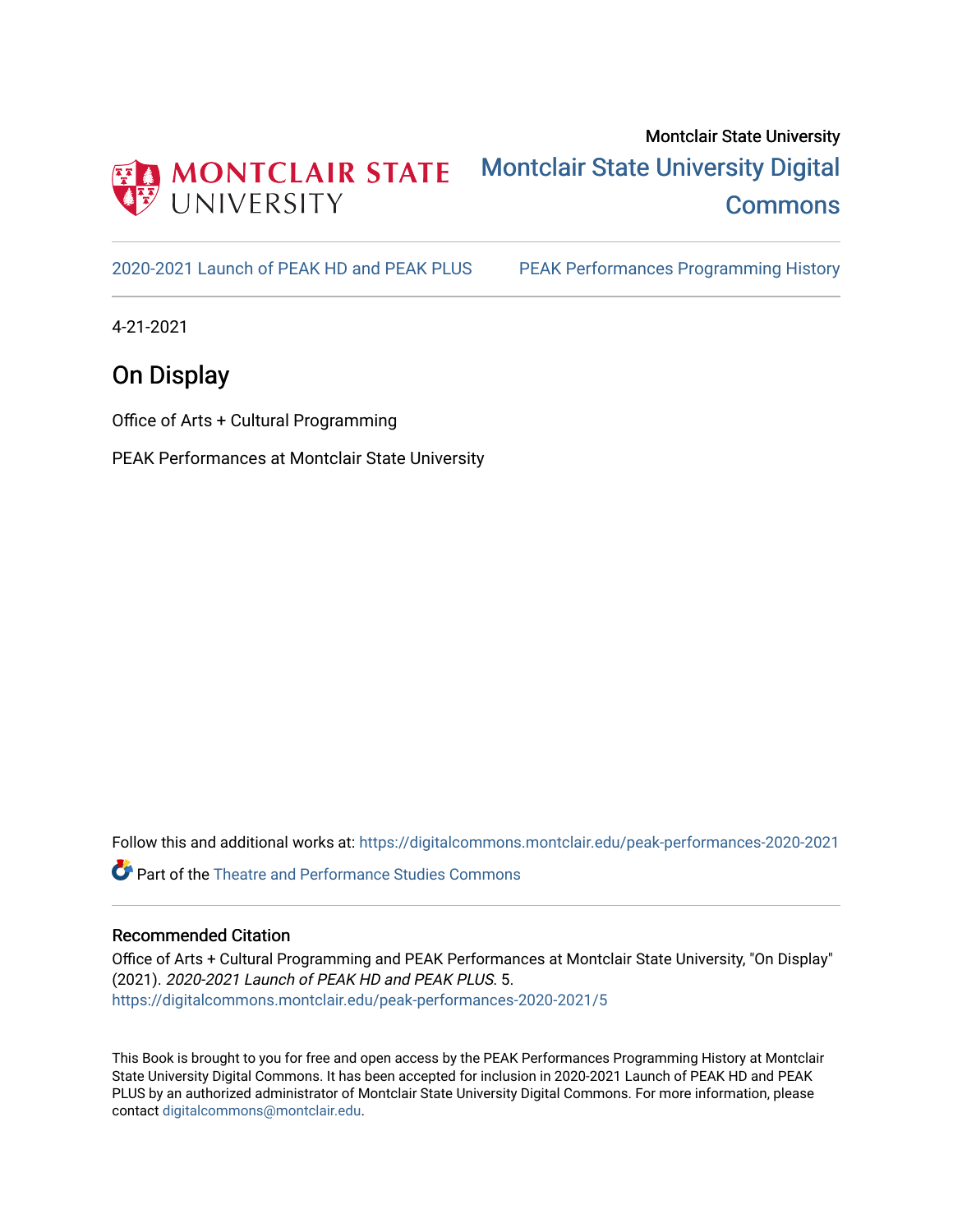### **[Biographies](https://www.peakperfs.org/event/heidi-latsky-on-display/#)**

**Heidi Latsky's (Director)** 38-year dance career began in Montreal, Canada, continued with Bill T. Jones/Arnie Zane Dance Company, and evolved further in 2001 when she founded her company, Heidi Latsky Dance (HLD).

Regarded by the *New York Times* as "a choreographer and dancer of uncommon intelligence and fluidity," Latsky's work has been featured at venues such as the American Dance Festival, Joyce Theater, High Line, and Lincoln Center for the Performing Arts. Her artistic portfolio has been supported by Creative Capital, the MAP Fund, Ford Foundation, National Endowment for the Arts, Canada Council for the Arts, and New York State Council on the Arts, among others.

Latsky was the first participant selected for "Dance for Film on Location" at Montclair State University, underwritten by the Andrew W. Mellon Foundation. Here, she created her first film, *Soliloquy* (2015), which has been screened worldwide. *Soliloquy* marked the beginning of Latsky's entrance into the digital world with a goal to create more widely accessible work for all to interact with. In 2018, Latsky spearheaded a pilot program, underwritten by Craig H. Neilsen Foundation, to work closely with individuals with spinal cord injuries to improve their physical awareness, bodily mobility, and artistic comfort. The impact of this program culminated in the creation of a documentary film called *We Are Right Here*. This past year, Latsky was commissioned by Lincoln Center for the Performing Arts to produce a film, *SOLOFLIGHT ADA 30*, to commemorate the 30th anniversary of the Americans with Disabilities Act.

In an effort to further bridge the gap between dance and disability communities, Latsky has presented keynote and speaking engagements at places such as the Culture, Health, and Wellbeing International Conference, Harvard University, Barnard College, Maxine Green Institute, Chicago Humanities Festival, and TEDxWomen. As a leader in the physically integrated dance field and an active disability rights advocate, Latsky serves as a founding member of Dance/NYC's Disability Dance task force, ongoing member of Dance/USA Deaf & Disability Affinity Group, and Artist Advisory Board member of Danspace Project.

Currently, Latsky is working to create accessible digital work that portrays our deeply shared experiences of isolation in a way that builds and strengthens community.

**Sabrina Bennett (Dancer)** is a 35-year-old artist born to Jamaican Immigrants. As an L1 incomplete paraplegic, Sabrina has turned trauma into triumph. She is a peer mentor for other individuals with spinal cord injuries, an adaptive Zumba instructor for senior citizens, and a model spreading awareness about the importance of adaptive clothing. Dancing since a young age, Sabrina has performed ballroom dancing with Roll Call and contemporary dance with ZCO Dance Company and Heidi Latsky Dance. During her time with HLD, Sabrina has been challenged to use raw emotion and translate it into movement, which has been a powerful experience.

**Desmond Cadogan (Dancer)** initially started his dance training at Les Ballet Jazz de Montréal and continued at the Dance Theatre of Harlem School and Joffrey Ballet School. His time at the Royal Winnipeg Ballet School left Cadogan terribly injured, making it difficult for him to start a performing career early in life. After modeling for many years, Desmond took classes from Heidi Latsky in Canada. When he observed an HLD rehearsal, it was love at first sight. After years of modeling for artists like Robert Mapplethorpe, Jean Michel Basquiat, and Rainer Fetting, with whom Desmond sat for many paintings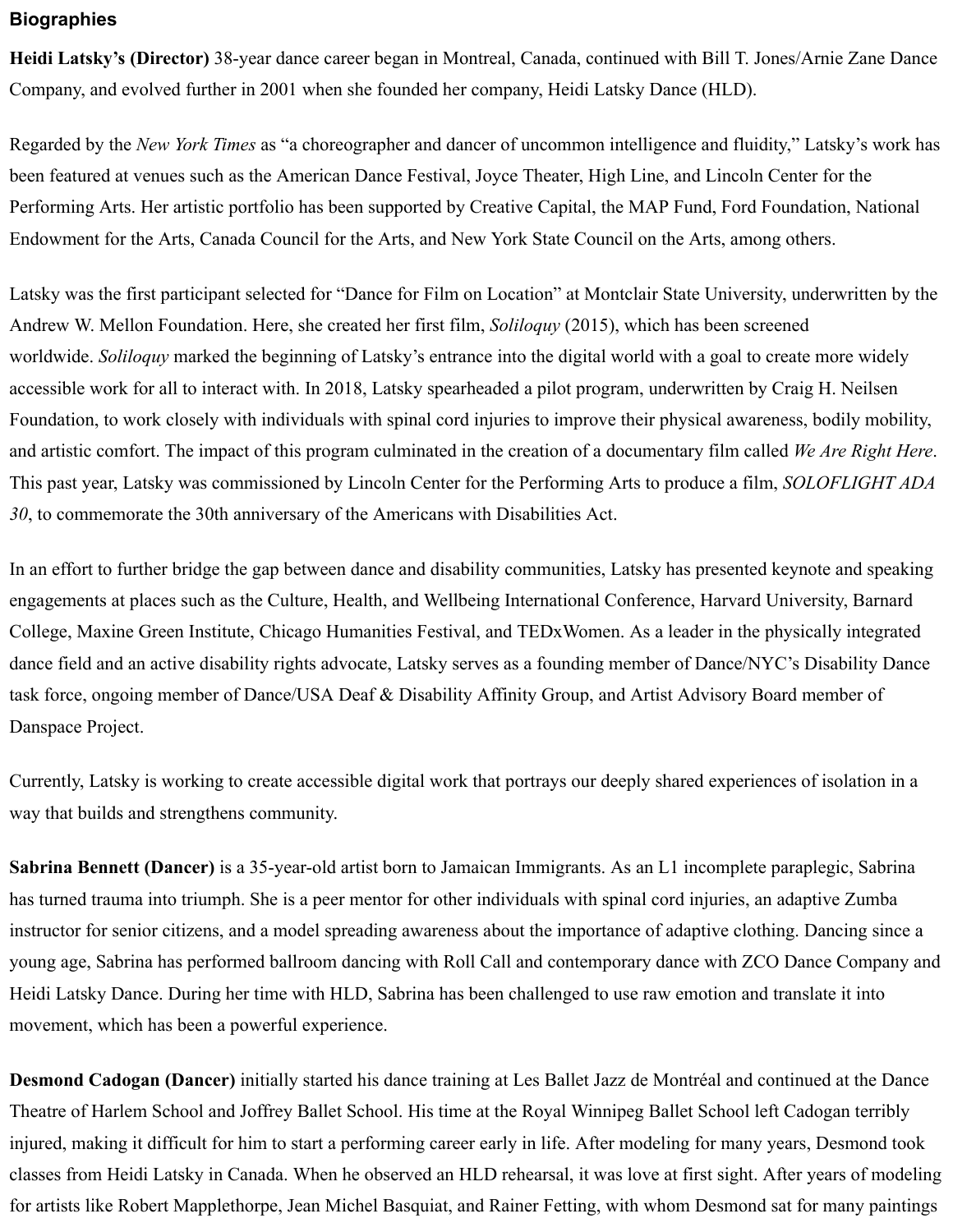and sculptures, *On Display* felt like a perfect fit. It has been a dream come true and tremendous honor for him to dance with HLD for the last four years.

**Meredith Fages (Dancer)** joined HLD in 2007 and has also performed with Motley Dance, Steeledance, Jimena Paz, Laura Peterson, Todd Rosenlieb Dance, and Virginia Ballet Theatre, featured in Ashton, Balanchine, Christensen, and Tudor ballets. Described by Deborah Jowitt as a "remarkable dancer…adept in some society of the future, [a] primal, near-aquatic creature slipping around in a watery world…," she graduated from Columbia University with a Pre-Medical concentration in English. Her writing has appeared in *Dance Magazine* and *Dance Teacher*.

**Judy Garfinkel (Dancer)** began working with HLD in the spring of 2014. Her dance background includes performing with the National Ballet of Israel, the Eglevsky Ballet, the Feld Ballet, and Indah Walsh Dance Company. Judy taught ballet at Sarah Lawrence College and developed the movement/dance program for The Mead School. Since receiving her master's degree in Holistic Thinking and Learning as well as her professional coaching certification (at 55!), Judy has helped people thrive through her career transition, job search, and life coaching practice-Move Into Change.

**Tiffany Geigel (Dancer)** is a Puerto Rican, native New Yorker who works as a dancer, model, and disability advocate. She holds a BA in Dance and currently works with Heidi Latsky Dance Company. Tiffany's TV appearances include *So You Think You Can Dance, Don't Shoot the Messenger*, *Two In A Million: Tiniest Torso*, among others. Tiffany has modeled for fashion jeweler Alexi Bittar. *The Beauty of Tiffany*, a modeling book project featuring Tiffany, by Asael Dror, is available on Amazon.

**Nico Gonzales (Dancer)**, originally from Colorado, is New York City-based dancer currently residing in Queens. Nico holds a BFA in Dance from NYU Tisch and is a certified Pilates instructor through the Kane School. He has performed and collaborated with choreographers including Rohan Bhargava/Rovaco Dance, Bryn Cohn + Artists, and Gwendolyn Gussman/HOLDTIGHT in addition to Heidi Latsky Dance.

**Terrence Hewitt (Dancer)** joined Heidi Latsky dance in 2007 during a project that involved the AIDS Service Center. This piece was performed at Danspace's curated performance series, *Food for Thought*. He was also a part of Heidi Latsky's *IF* at the JCC, as well as *D.I.S.P.L.A.Y.E.D* and "On Display Global" both performed at several venues. As an artist, he creates sculptures out of stone, wood, clay/plaster, and paper. Performing with Heidi Latsky Dance at different sites such as the United Nations and Highline has inspired how he continues to create his own sculptures and also how he approaches his life.

**Jillian Hollis (Dancer)**, originally from Syracuse, NY, is a Point Park University graduate who joined HLD in 2002 and is now the company's rehearsal director. Her dancing has been described as "blithely irrepressible" by the NY Times. In addition to Jillian's work with Heidi Latsky Dance, she collaborates with other artists, is a burlesque performer, and was Miss Coney Island 2018.

**Donald Lee (Dancer)** is a disabled artist based in New York City and an HLD company member. In his transgressive artistic practice, he prides amateurism as an approach to create varied work that challenges and delights all audiences, provoking questions about conventions in aesthetics structures. He is process-oriented and advocates for disability artistry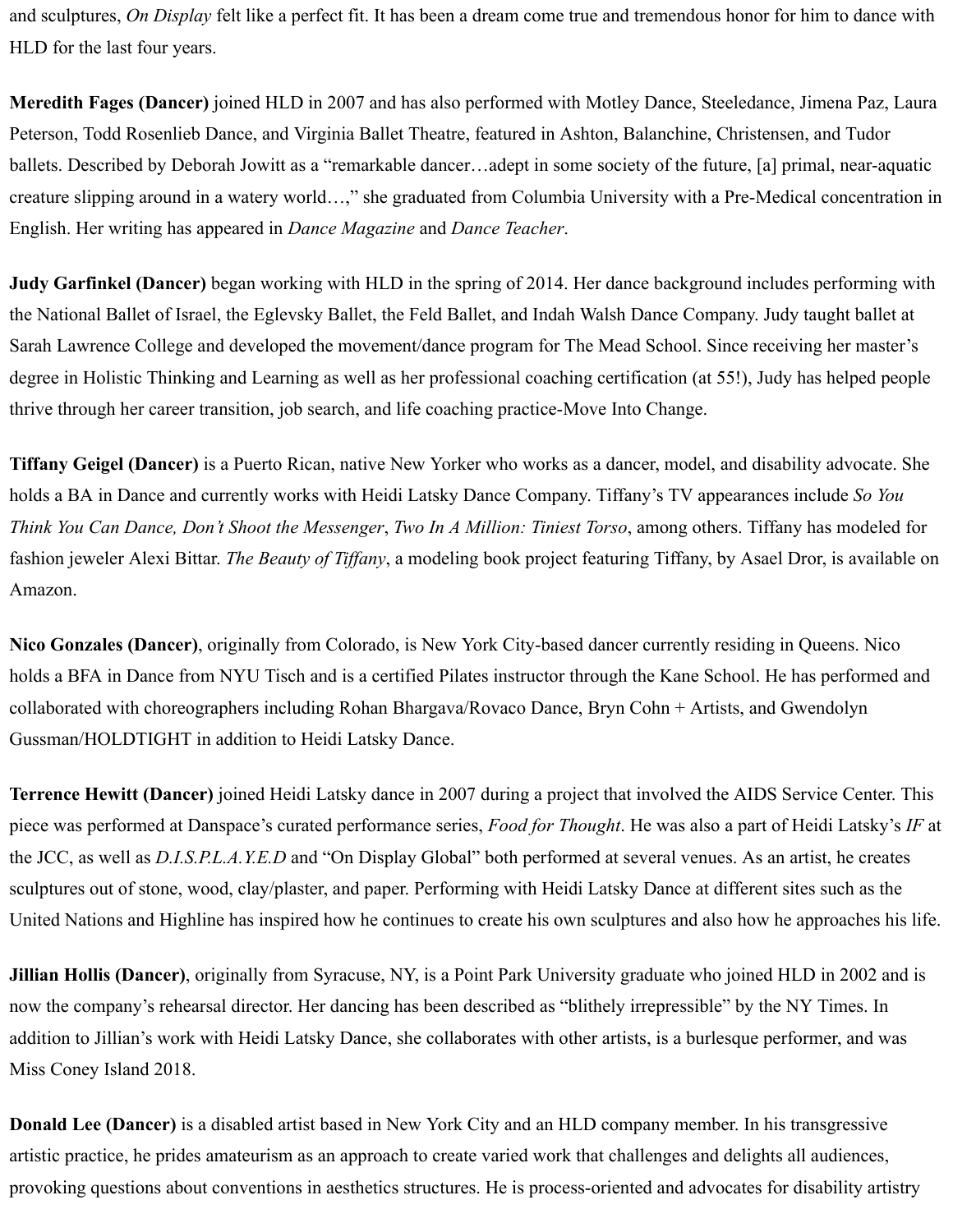and inclusivity in the arts, for which he has been quoted by *ARTNews*, *Fjord Review*, and *the New York Times*. He has performed with HLD at the United Nations, Whitney Museum, National Portrait Gallery, and at City Winery as part of Perry Farrell's Kind Heaven Orchestra Tour.

**Claude-Andrée Louissaint (Dancer)** has an MA from NYU in Performing Arts Administration and has worked at Danspace Project, Orpheus Chamber Orchestra, and American Symphony Orchestra. Claude has been working with Heidi and her company since 2001.

**Louisa Mann (Dancer)** began her training in Brattleboro, Vermont, at the Brattleboro School of Dance. She has a BFA in Dance from the University of Missouri-Kansas City and is currently working on her master's in Dance/Movement Therapy at the Pratt Institute. She began working with Heidi Latsky Dance in 2015.

**Carmen Schoenster (Dancer)** joined HLD in October of 2016 after meeting Heidi at Steps on Broadway. Carmen previously danced for Todd Rosenlieb Dance for two years and has also trained at Nashville Ballet, Charlotte Ballet, Complexions, and fParsons Dance and graduated from the Governor's School for the Arts in 2011.

**Nathan Trice (Dancer)** is the artistic director and founder of nathan trice / RITUALS dance, theater, and music company based in Brooklyn, NY, since 1998. His company develops and presents artistic/educational programs and performances that reflect the importance of empathy, compassion, and understanding in the pursuit of global humanism. In 2014, Trice, along with Maria Bauman and Sarita Covington, co-founded ACRE (Artists Co-creating Real Equity), a multiracial, intergenerational group of artists committed to organizing for racial equity in the influential realms of arts and culture. Trice also consults and organizes for the antiracist Coalition of Faith, Ethical & Spiritual Communities in the New York City/New Jersey Metropolitan Area.

**Peter Trojic (Dancer)** is a native New Yorker and disabled dancer with Cerebral Palsy who has been with Heidi Latsky Dance since the summer of 2015. Peter also dances with Full Radius Dance in Atlanta, GA. Peter attended Queens College and received a BA in Urban Planning and Environmental Studies.

**Alexander Allen (Production Manager)** is ecstatic to join Heidi Latsky Dance for *On Display*. He is a graduate of Indiana University, where he received his BA in Theatre & Drama with a concentration in Stage Management. His most recent Stage Management credits are PSM: *The Enigmatist* at the Highline Hotel, *The Potluck Plays* for the Asian American Artist Alliance, and *Our Labyrinth* at the Metropolitan Museum of Art.

**Ximena Borges (Music)** is a New York/Venezuelan experimental musician and extremely eclectic songwriter. Combining digital and analogue technologies, she uses her voice to blend the music of disparate times and places. Besides her solo project "XI.ME.NA," she composes for theater-dance companies such as Damage Dance and Buglisi Dance Theater.

**Anna Kathleen Little (Fashion)** studied Fashion Design and Theory at NYU's Gallatin School. In 2010, she began her design career for a boutique luxury womens-wear house. In 2012, she ventured into the fashion industry as a designer for corporations such as Banana Republic, and the film industry in production design.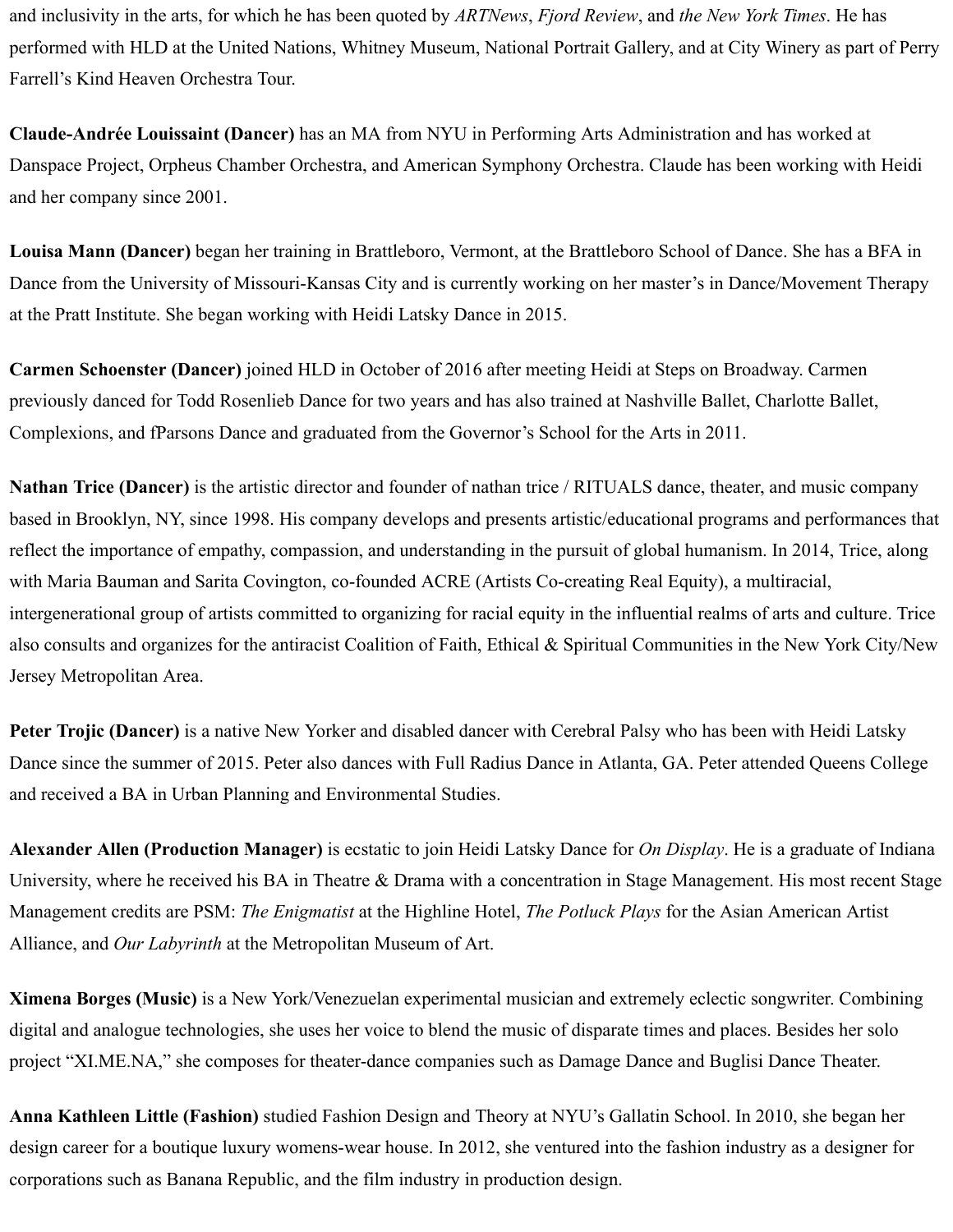**Susan Obrant (Fashion)** has been nominated for a Grammy in record album art, and as a museum level painter, Obrant has worldwide collectors. Her crochet has been called "sophisticated, edgy, abstract art you can wear, *A Serious Art Discussion*, currently at HVCCA Art Museum in NY, combines both. Both Audra McDonald in film and Daisy Jopling at Lincoln Center have performed in Obrant pieces.

**Rosa Weinberg (Fashion)** is a Massachusetts-based artist and licensed architect who creates functional objects and sculptural wearables. She teaches interdisciplinary classes based on the architectural studio model full-time at NuVu Studio, an innovation school for middle and high school students in Cambridge, MA.

**NuVu Studio (Fashion)** is a full-time innovation school for middle and high school students. Under the guidance of Jenny Kinard and Rosa Weinberg, students create custom sculptural wearables. Teams of students interviewed HLD dancers and then synthesized content to create wearable art that represented these personal stories.

**Janet Wong (Film)** is the associate artistic director of the Bill T. Jones/Arnie Zane Company and New York Live Arts. Originally from Hong Kong, she trained as a dancer in Hong Kong and London, and danced professionally in Berlin. Janet started working with video and projection in 2005.

**Robert Wierzel (Lighting)** has worked with artists from diverse disciplines and backgrounds in theater, dance, opera, and contemporary music, with companies throughout the country and abroad. His theater work has been seen on and off Broadway, including *Lady Day at Emerson's Bar & Grill*, starring Audra McDonald; the musical *Fela!* (Tony Award nomination), *Dreams and Nightmares*, and productions at the NYSF/Public Theater, Roundabout Theatre Company; Signature Theatre Company; Playwrights Horizons, Mostly Mozart Festival, BAM, The Acting Company; and the Lincoln Center Festival/American Songbook Series. He has worked with the opera companies in Paris-Garnier; Versailles-Château de Versailles Spectacles; Tokyo; Toronto; Bergen & Kristiansand Norway, Folk Opera, Sweden; Dutch National; Wexford Festival Opera; NYCO; Glimmerglass Festival; Atlanta; Seattle; Boston Lyric; Minnesota; Philadelphia; San Francisco; Houston; Washington National; Chicago Lyric; Chicago Opera Theatre; Montreal; Vancouver; Florida Grand; Portland; Colorado; Wolf Trap; San Diego; Virginia; Hawaii; and Gotham Chamber Opera. He has collaborated for decades with choreographer and director Bill T. Jones and the Bill T. Jones/Arnie Zane Company. Other collaborations include works with Heidi Latsky; Sean Curran; Larry Goldhuber; Preeti Vasudevan; Liz Gerring; Arthur Aviles; Doug Varone; Molissa Fenely; Donna Uchizono; Alonzo King; Charlie Moulton; Margo Sappington; Alvin Ailey American Dance Theater, and the Trisha Brown Dance Company. In addition, Robert has worked extensively at most major regional theaters throughout the country. Robert is on the faculty of NYU Tisch School of the Arts and is a Creative Partner at Spark Design Collaborative.

#### **Board of Directors**

Jeremy Alliger Rebecca Alson-Milkman Quemuel Arroyo Stephen E. Jones Heidi Latsky Alissa Levin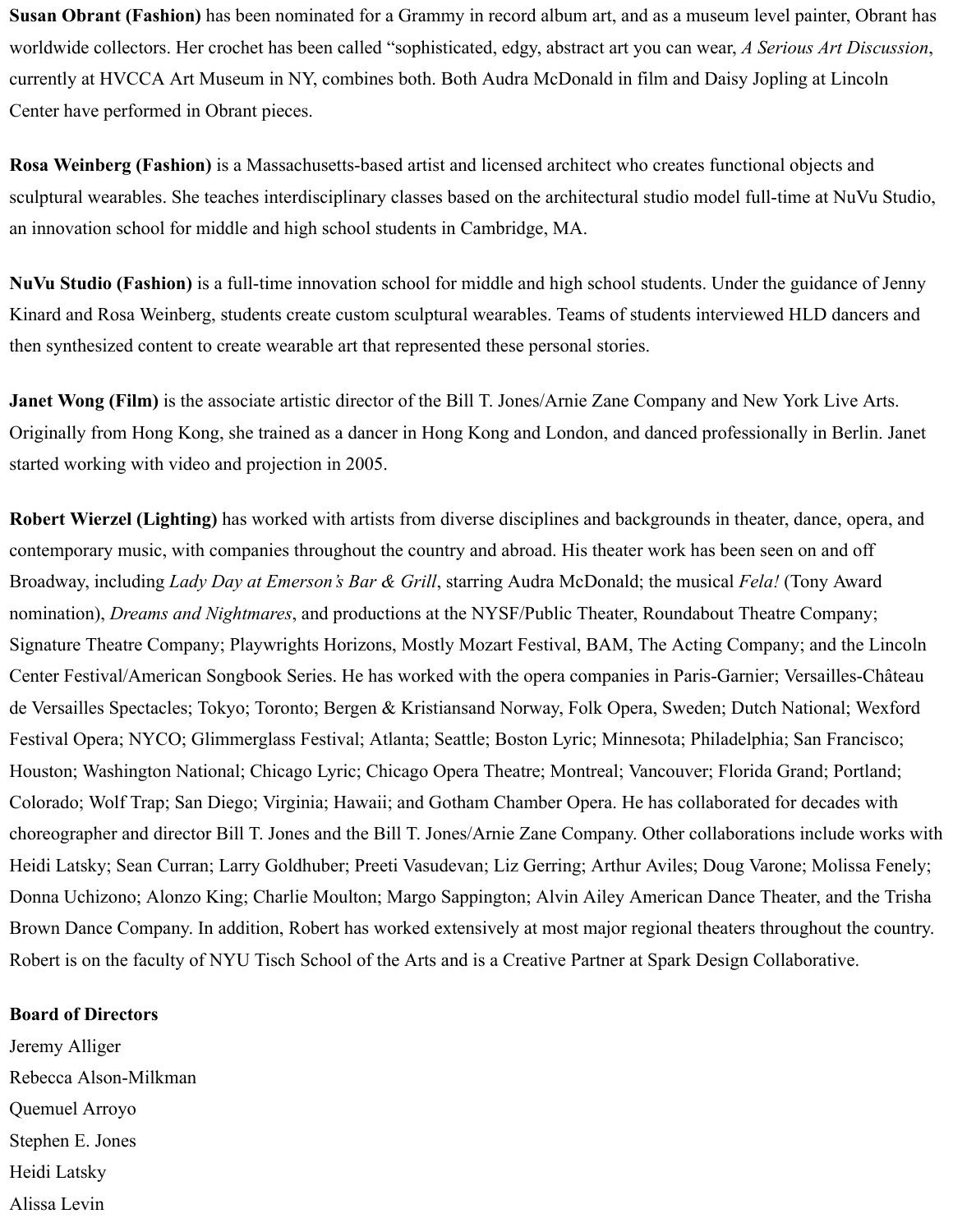- Jo Recht Craig Thomas Amanda Valeur Megan Whitman
- Greg Youdan

#### **Young Directors**

- Kelsey Ley
- Sabrina Bennett
- Jennifer Davidson
- Stephanie Davidson
- Kelsey Fowler
- Jessica Hayon
- Shannon E. O'Brien
- Garrison Redd
- Katherine Valdez

### **Artist Advisory Board**

- Jeremy Alliger
- Miranda Applebaum
- Michele Kumi Baer
- Lawrence Carter-Long
- Martha Clarke
- Sean Curran
- Liza Gennaro
- Anita Hollander
- Bill T. Jones
- Ken Krimstein
- Simi Linton
- Bella Malinka
- Kathleen Marshall
- Rayna Rapp
- Kasmore Rhedrick
- Deb Roshe
- Jay O. Sanders
- Stewart Schulman
- Alex Sinclair
- Paul Taylor